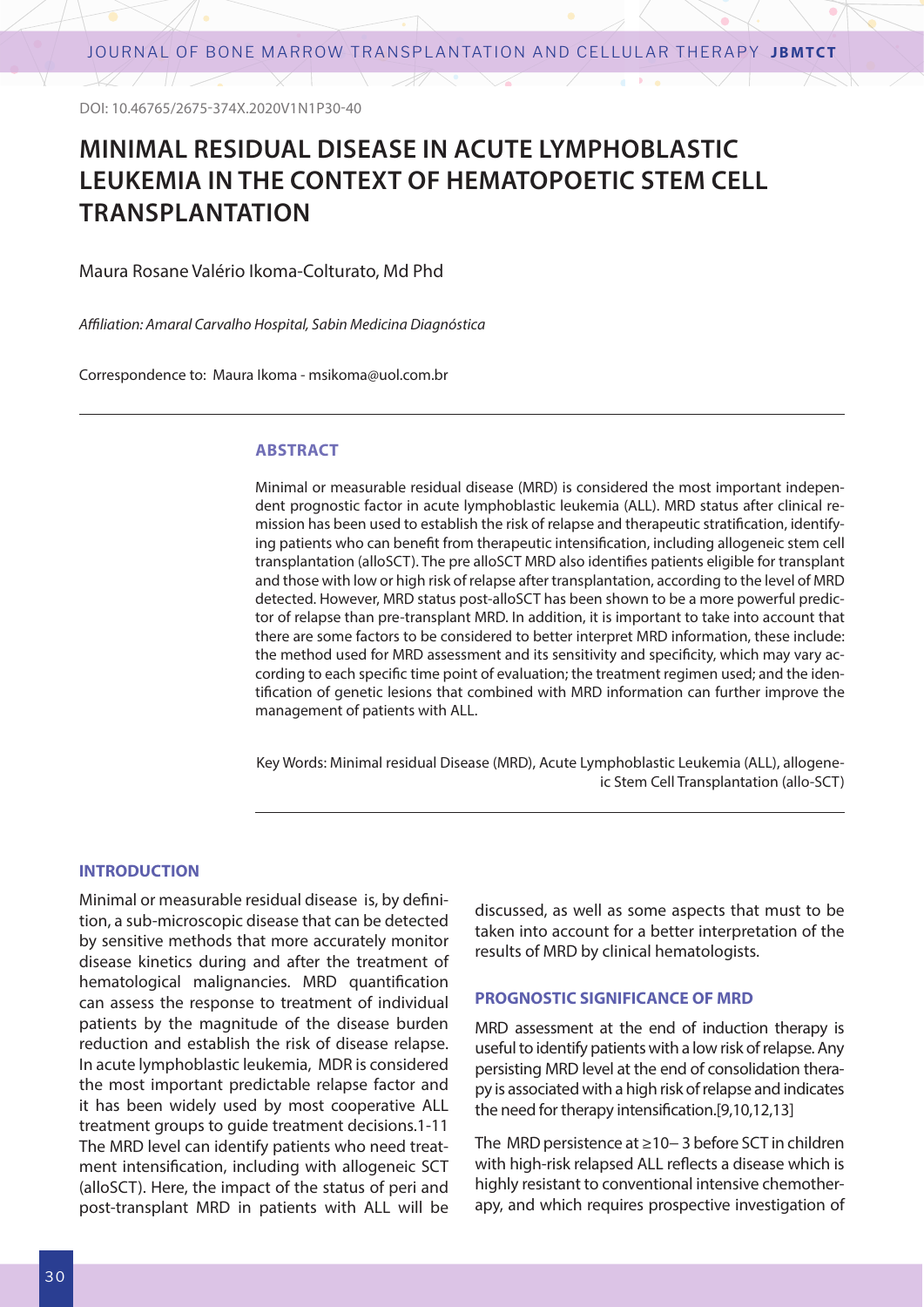new treatment strategies with innovative targeted or immunotherapeutic approaches.[14]

Many studies have demonstrated the prognostic impact of MRD pre- and post-alloSCT. A study by the BFM group included children and adolescents with relapsed ALL, eligible to receive alloSCT in ≥ second remission (CR2). The methods used for MRD detection included both multiparametric flow cytometry (MFC) and quantitative real time PCR (RTqPCR). The MRD cutoff value of less than 10-4 leukemic cells turned out to be a feasible discriminator between patients at high ( $\geq 10$ -4 leukemic cells) or low risk (< 10-4 leukemic cells) for subsequent relapse. In other words, patients who underwent transplantation with an MRD < 10-4 leukemic cells, had a higher event free survival (EFS) and lower cumulative incidence of relapse (CIR) than those who underwent alloSCT with an MRD load of ≥ 10-4 leukemic cells. [15]

However, a meta-analysis study showed that although positive MRD (MRD+) before alloSCT was a significant negative predictive factor of relapse-free survival (RFS), EFS and overall survival (OS), a MRD+ result prior to transplantation was not associated with a higher rate of non-relapse mortality. [16]

Based on MRD status, patients stratified as high-risk of relapse have been shown to benefit from alloSCT, but the maintenance of MRD positivity after transplantation correlates with a poor outcome. [13, 17- 20] Retrospective studies with pediatric and adult ALL patients have shown that patients with undetectable MRD by MFC or by RTqPCR before myeloablative alloSCT had a better outcome than patients with any level of MRD+. Patients with MRD+ after transplantation had significantly worse outcomes than patients with undetectable MRD after transplantation. [10, 3] and 10-4 were the minimum discriminatory MRD detection limits used in these studies. [13,21] Similar results were observed using a more sensitive method for MRD detection such as next generation sequencing (NGS), in which any post-SCT NGS-MRD positivity resulted in an increased risk of relapse whereas the absence of detectable NGS-MRD pre-SCT defined good-risk patients. 22 In addition, patients who converted from MRD+ to MRD-negative after transplant had been in remission for at least two years after alloSCT.13 The kinetics of MRD by MFC in pediatric patients with ALL in the peri-haploidentical SCT was also important in predicting the risk of relapse. [23]

A multicenter study in pediatric ALL patients compared the prognostic value of pre-alloSCT and post-alloSCT MRD kinetics. Definitions of MRD status were: undetectable MRD was considered as MRD negative;

detectable MRD< 10-4 (RTqPCR) or < 0.01% (MFC) was MRD low positive; MRD ≥10-4 to <10-3 (RTqP-CR) or  $\geq$  0.01 to <0.1% (MFC) was MRD high positive; and MRD ≥10-3 (RTqPCR)) or  $≥0.1%$  (MFC) was MRD very high positive. They demonstrated that patients with detectable MRD pre-SCT and MRD post-SCT had a significantly lower EFS and higher CIR, especially those with higher MRD levels. But there was no effect on outcomes when MRD pre-SCT was detected at the lowest levels (<10-4) in patients who achieved post-SCT undetectable MRD. However, after transplantation even low levels of MRD were always highly predictive of relapse ( $p = 0.001$ ). Furthermore, any detectable MRD level on days +180 and +365 was highly predictive of relapse and poor survival. Conversely, patients who were MRD negative on day +365 had long-term survival. In conclusion, the risk of relapse was more strongly influenced by MRD post-SCT than by MRD pre-SCT. [19]

On the other hand, MRD monitoring is much less frequently used after alloSCT because chimerism monitoring provides an alternative for early relapse detection. However, there is evidence that Ig/TCRbased MRD has higher sensitivity and specificity compared with chimerism analysis. [24]

## **Time points for MRD assessment in ALL patients eligible for allo-SCT**

MRD levels at different time points have different prognostic values for relapse. The most suitable time points for MRD assessment are not consensual, however, the following studies can guide clinical strategies in patients with ALL.

## *Pre allo-SCT MRD assessment*

One study has demonstrated the kinetics of MRD reduction in high-risk relapsed ALL patients before alloSCT are heterogeneous. The study noted that patients achieved a rapid or slow reduction in MRD during the treatment period from induction therapy to directly before transplantation. Some patients who initially had a deeper therapeutic response experienced an increased in the MRD level during this period. Therefore, the study concluded that MRD assessments should be done early before consolidation therapy and before each chemotherapy cycle, including immediately before alloSCT. [14] In another prospective study in children with relapsed ALL treated according to the BFM study protocols, MRD was measured by RTpPCR, at a median of 13 days before alloSCT to assess the prognostic significance of MRD before transplantation. [15]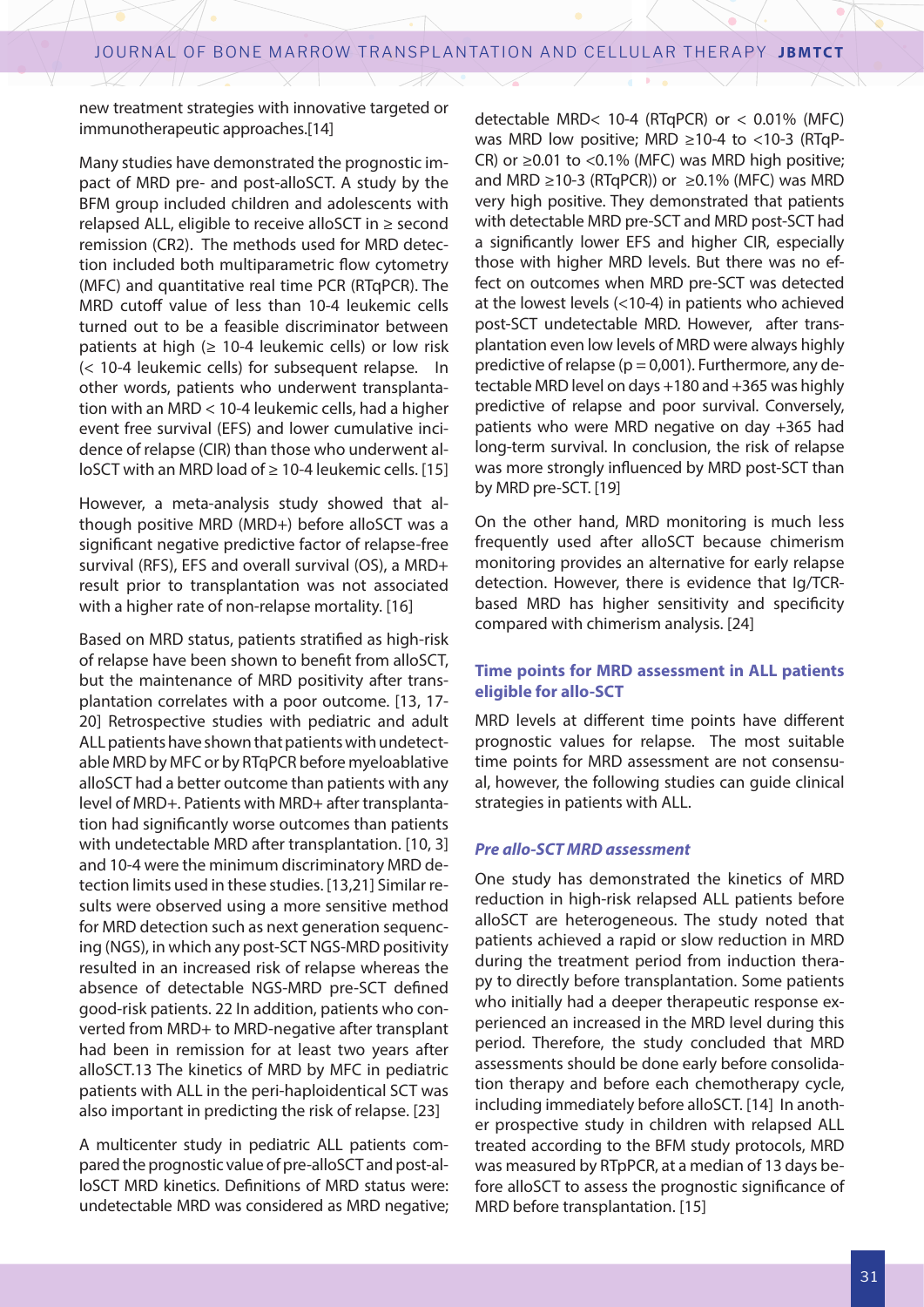MRD was assessed by RTqPCR (BCR-ABL1 transcript with 10-5 sensitivity) within 30 days before allo-SCT, in patients who received chemotherapy combined with tyrosine-kinase inhibitors (TKIs) before transplantation. Undetectable MRD was one of the factors most influential in RFS for adult patients with Philadelphia+ (Ph1+) ALL transplanted in first clinical remission (CR1) ( $p = 0.0004$ ). [25]

These studies indicate that MRD assessment should be done very close to alloSCT.

#### *Post allo-SCT MRD assessment*

The accuracy of MRD measurements (by MFC and RT-pPCR) in predicting relapse was investigated at days  $+30$ ,  $+60$ ,  $+90$ , and  $+180$  post-SCT. From day +60 onwards, the discriminatory power of MRD detection was greater to predict the probability of relapse.18 On the other hand, especially at earlier times after transplantation (day  $+$  30), the detection of NGS-MRD after SCT, was better in the prediction of relapse than MFC-MRD ( $p < 0.0001$ ). [22]

The evaluation of factors which may impact the outcome in pediatric patients with ALL undergoing alloSCT, such as MRD+ pre SCT, the status of remission (CR2, CR3), non-TBI conditioning regimen, absence of aGVHD by day+190 post-transplant, can define groups with a high risk of relapse who can benefit from the more frequent MRD assessment and early therapeutic intervention. [19]

#### **EVALUATING AN ALL MRD RESULT**

Some important information must be considered and added to MRD results to refine outcome prediction in ALL patients, such as the leukemia biology, the sensitivity of the method used for MRD detection, the time points of assessment and the treatment regimen used.

#### **Methods of MRD detection**

Knowledge of the characteristics and limitations of each method is essential for the correct interpretation of MRD results. The sensitivity and specificity of methods for measuring MRD are different and vary during ALL treatment. This means that MRD detection is influenced by the method used at each given evaluation time point.

Molecular methods include the use of RTqPCR to detect leukemia-specific or patient-specific molecular markers, such as fusion gene transcripts and immunoglobulin / T cell receptor (Ig / TCR) gene rearrangements. Multiparametric flow cytometry is based on

the detection of "different from normal" immunophenotypes. These methods reach limits of 10-4 to 10-5 for MRD detection, which means 1 leukemic cell in 10.000 to 100.000 normal cells. Recently, new high-throughput technologies to quantify MRD have been introduced: NGS for Ig/TCR rearrangements.22,26 and next generation flow (NGFlow) based on immunophenotyping.27 These reach limits of detection of 10-6 to 10-7 (1: 1.000.000 to 1: 10.000.000 normal cells) and 10-5 to10-6 respectively.

It must be emphasized that, although these methods reach high sensitivity, a negative result of MRD does not necessarily mean eradication of the disease, rather, that the disease burden may be below the detection limit of the method used. [28]

## *Molecular methods of MRD detection*

Both Ig/TCR RTqPCR and Ig/TCR NGS require a diagnostic sample as a reference to identify the leukemia-specific index rearrangements that are monitored throughout therapy. False negative MRD results may occur using RTpPCR/ IgTCR rearrangements due to clonal evolution in immature leukemic blasts, which can lead to the loss of the leukemia-specific Ig / TCR sequence. On the other hand, false positive MRD results can be a consequence of massive bone marrow regeneration after treatment which can cause nonspecific annealing of the primer. [28]

Although well standardized, assessment of MRD by RTq PCR/ IgTCR rearrangements is time consuming and labor intensive, requiring technical expertise. [29]

The NGS of the Ig/TCR gene rearrangements can overcome some of the limitations of RTqPCR and can increase sensitivity, provided that sufficient numbers of cells are analyzed.

NGS does not require the construction of patient-specific oligonucleotides, because the same multiplex PCR assay can be used to identify and follow-up the index sequence. [28,30] NGS also offers the advantage of being able to track minor subclones, responsible for driving relapse, which may not be identified by other methods. A disadvantage of NGS-based MRD detection is the need for large amounts of cells / DNA that can limit its usefulness. This often represents a serious limitation in the aplastic samples during treatment. [28,30]

NGS is still not well standardized and clinically validated, although there is evidence that NGS is more sensitive to identifying clinically significant MRD than other methods. [20,22,26,29] For example, NGS-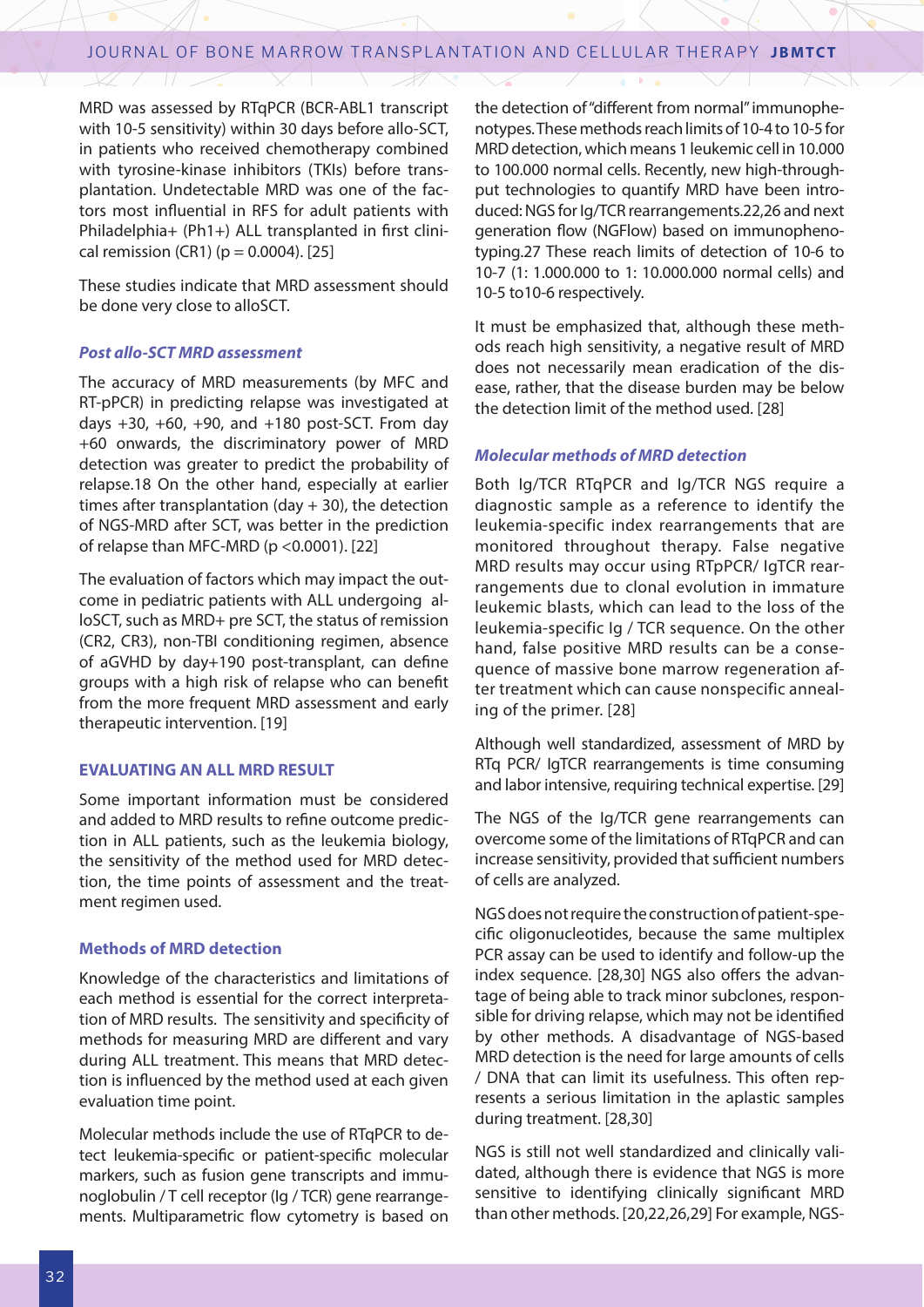MRD post-alloSCT has been shown to be more predictive of relapse and survival than MFC-MRD, suggesting a role for this technique in defining patients who would be eligible for post-transplant interventions. [22]

Both molecular methods are expensive and are not widely available in Brazil.

RTqPCR is also used to detect MRD in patients Ph1+ ALL, detecting the BCR-ABL1 fusion gene with a detection threshold in the range10-4 to 10-5. One disadvantage of this method is that these PCR assays in which the p190 transcript is present are not fully standardized like p210 for Chronic Myeloid Leukemia, which makes it difficult to interpret the results.30 RTq PCR Ig / TCR rearrangements may be more specific than BCR-ABL1 for MDR monitoring in patients with Ph1+ ALL.30,31 MRD measured by MFC and/or RTpPCR produced largely equivalent results in a threshold of 0.01%, which is the limit used to define MRD positivity in Ph1+ALL patients. Both methods have been proven to provide a more accurate quantification of residual leukemic cells than BCR-ABL1 transcripts. [31]

However, there are conflicting data: studies comparing BCR-ABL1 MRD and Ig/TCR MRD demonstrated significant differences in detection, in favor of BCR-ABL1 fusion transcript.28 It seems that Ig/TCR and BCR-ABL1 MRD may provide distinct insights into MRD kinetics of different leukemic subpopulations in response to therapy. [28,30-32]

Despite the potential disadvantages, PCR for BCR-ABL1 is the recommended method for MRD assessment of Ph1+ ALL in the North American consensus, because it is superior to conventional MFC in predicting outcomes in this ALL subtype. [30]

## *MRD by multiparametric flow cytometry*

MFC is based on the identification of leukemia-associated immunophenotypes (LAIPs) and the differences in blast cell immunophenotypes in relation to the maturation patterns of their normal counterparts. MFC is faster compared to molecular methods, which makes it useful for immediate therapeutic decisions. Indeed, MFC is less labor intensive and more widely available than PCR methods. MFC has high applicability (LAIPs can be identified in more than 90% of patients with ALL) and do not require information about the diagnostic immunophenotype. [28,30]

Sensitivity of conventional MFC-MRD detection is about 1 log lower than that for the molecular methods (10-4), [12,33] although the concordance between the paired RTpPCR and MFC-MRD results has been demonstrated in children and in adults. [19,31,34]

MFC performance can be influenced by the similarities between leukemic lymphoblasts and regenerative lymphoid precursors. [35] In addition, phenotypic shifts that occur in residual leukemic cells, as well as in normal regenerative cells during therapy, can lead to false-negative or false-positive results. [35]

The conventional MFC-MRD has limited interlaboratory standardization, which makes the interpretation of results susceptible to the experience of each flow cytometry analyst. As a result, this heterogeneity of approaches to MRD detection generates the differences in sensitivity and specificity of tests among laboratories. The development of NGFlow, a fully standardized MFC technology, can decrease the subjectivity of the interpretation of MRD assays, reaching high sensitivity of the test (10-6) which is directly related to the number of cells (> 5 million) analyzed. [27,29] Like other methods, NGFlow MRD requires training and knowledge. [29] Therefore, MFC-MRD requires significant technical expertise [28-30]

Anti-CD19 therapies influence the detectability of residual leukemic cells, due to the partial or total loss of the main markers for the detection of MRD of B cell precursor (BCP)- ALL. [36] Different approaches are necessary for the detection of MRD in the context of anti-CD19 immunotherapies. [36] However, there is no consensus on the best MFC strategies for this purpose.

In summary, conventional MFC and RTpPCR can achieve sensitivity levels similar to those of NGS, up to a detection limit of 10-4 for MRD assessment, but NGS can achieve a higher degree of sensitivity and specificity than both. [20,28,30] However, NG-Flow has been shown to achieve similar sensitivity to RTpPCR in the MRD of BCP-ALL.27 To date, there have been no comparative studies on the sensitivity between NGS and NGFlow.

#### **Genetic factors and MRD response**

Genetic abnormalities associated with some subtypes of ALL are significantly associated with MRD status during treatment. [37] Adult patients with Philadelphia-like ALL, KMT2A -MLL gene rearrangement, and early T-cell precursor ALL (ETP-ALL) appear to have relatively poor outcomes regardless of MRD status (at a sensitivity level of 10-4). These disease subtypes are also more likely to have persistent MRD, despite intensive therapy.30 Patients with high risk cytogenetics are generally associated with poor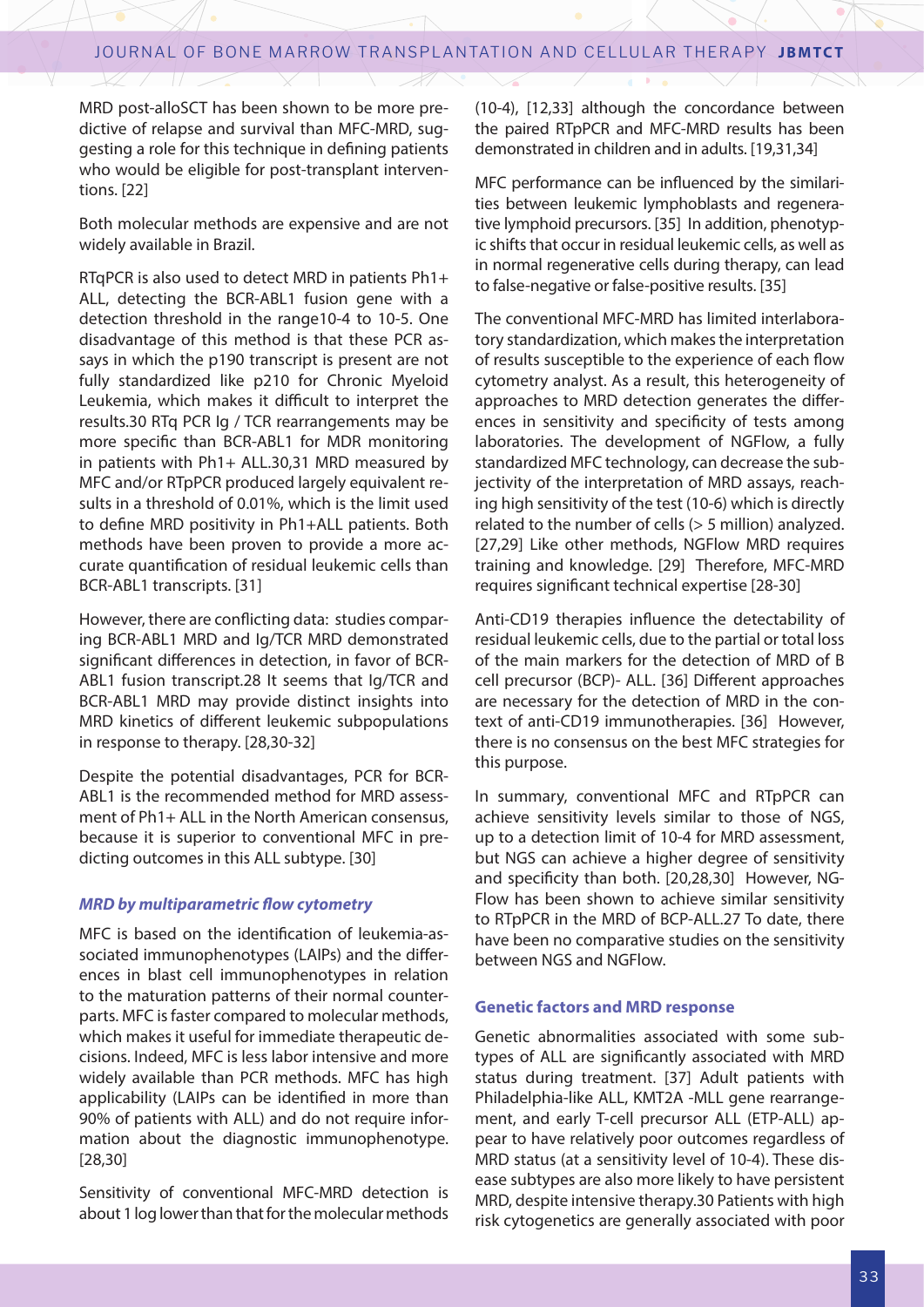outcomes, even achieving a good response with undetectable MRD at any moment during treatment. In a cohort of 3113 patients treated on UKALL2003, the distributions of MRD results at the end of induction therapy were different in groups of patients with different genetic subtypes (p <0.001). [38] Patients with good-risk cytogenetics (ETV6-RUNX1, high hyperdiploidy) demonstrated faster clearance of leukemic cells (MRD by PCR Ig/TCR rearrangement with a limit of detection of 1x10-5), while patients with high-risk cytogenetics (iAMP21, KMT2A rearrangement, haploid/ hypodiploid) and T-cell acute lymphoblastic leukemia responded more slowly. [38] Intermediate-risk patients who had genetic heterogeneity and variable MRD kinetic: TCF3-PBX1 or t(1;19) exhibited a fast disease clearance, but these patients needed more intensive therapy to avoid relapses. [38,39] Other BCP- ALL with normal or abnormal cytogenetics, and also alterations of copy number, such as ABLclass fusions, JAK-STAT abnormalities, IKZF1 deletion, IKZF plus usually have slower disease clearance with prolonged persistence of MRD. [38] Although the risk of relapse is directly proportional to the level of MRD in each genetic risk group, the absolute risk of relapse associated with a specific level of MRD varies according to the genetic subtype. The integration of genetic information and MRD results can improve risk algorithms for treatment decisions. [38-41]

**Hypodiploidy:** in a retrospective cohort, the Children's Oncology Group observed that alloSCT has no impact on the outcome of children and young adults with hypodiploid BCP-ALL in CR1. Patients with MRD < 0.01% by MFC at end of induction therapy had 5-year EFS of  $66.3\% \pm 7.9\%$  with alloSCT (n = 39) and 60.3  $\pm$  9.2% without (n = 35; p = 0.77). Five-year OS was 79.5%  $\pm$  6.7% with SCT and 66.7%  $\pm$  8.8% without (p= 0.39). Furthermore, CIR did not differ significantly between chemotherapy and SCT groups (p=0.22) [42].

*KMT2A (MLL)* **rearrangements:** these occur more frequently in BCP- ALL, but also in a small fraction of T-ALL (5-10% of T-ALL patients), mainly in pediatric patients (80% infants), in different proportions and types of molecular lesions. [39,43] The presence of these molecular signatures associated with MRD status determines a high proportion of refractory diseases, despite intensive therapies. [30,38,39]

*BCR–ABL***–like or Philadelphia like ALL:** is a subgroup of BCP -ALL which has a gene expression profile similar to that of BCR–ABL1–positive ALL, with a high frequency of IKZF1 alterations, but lacking the BCR–ABL1 fusion protein. This subtype comprises 10% of the cases of BCP-ALL in children and 25% of

the cases of ALL in adolescents and young adults. [39] The spectrum of genetic alterations is diverse, including rearrangements involving tyrosine kinase genes such as ABL and PDGFR, which respond to TKI. [44,45] Other rearrangements target JAK and EPOR, which are sensitive to JAK inhibitors in preclinical studies. [46] In addition, rearrangements involving the cytokine receptor gene CRLF2, which were identified in 50% of patients with BCR-ABL1 like ALL, are often associated with JAK mutations and also potentially sensitive to JAK inhibition. [47,48] In most studies, CRLF2 rearrangements are associated with a poor prognosis, particularly in cases with concomitant IKZF1 alterations. [48] However, risk-oriented therapy, including intensive chemotherapy with or without alloSCT based on the level of MRD during induction therapy, can eliminate the poor prognosis of this group of patients. [33]

**IKZF1 deletions:** these also occur in a subset of patients with poor-response, high-risk ALL without any known chromosomal rearrangement IKZF1 plus is characterized by IKZF1 deletions co-occurring with other copy number alterations. [39] IKZF1 plus had no prognostic impact in patients with undetectable MRD after induction therapy, but in patients with persistent positive MRD, they faced a 10-fold higher relapse rate in stratified analyses by MRD levels, describing a very poor and MRD-dependent prognostic profile in BCP-ALL [49]

*CRLF2* **rearrangements:** these are also observed in 50% of ALL patients with Down syndrome, responsible for the inferior outcome due to the increased risk of relapse. In addition, these patients also have high rate of treatment–related mortality. [39,48]

**ALL with intrachromosomal amplification of chromosome 21 (iAMP 21):** this is considered an ALL subtype of high-risk cytogenetics and requires an intensive treatment modality. [38,50,51] Intensification of chemotherapy has ended the poor prognosis once associated with this ALL subtype. [50] The BFM group considered that MRD alone identifies high-risk patients with iAMP21. [52]

**Philadelphia chromosome (BCR-ABL1)- Ph1+ ALL:** this occurs in about 3% of children with ALL and has been considered associated with poor outcome, despite intensive chemotherapy regimens and alloSCT. The introduction of TKI has markedly improved outcomes, avoiding alloSCT in MRD negative patients, but relapse remains the main cause of treatment failure. [31,53] MRD kinetics in children with Ph1+ ALL who reached MRD  $\leq$  10-4 leukemic cells at the end of induction therapy, evaluated by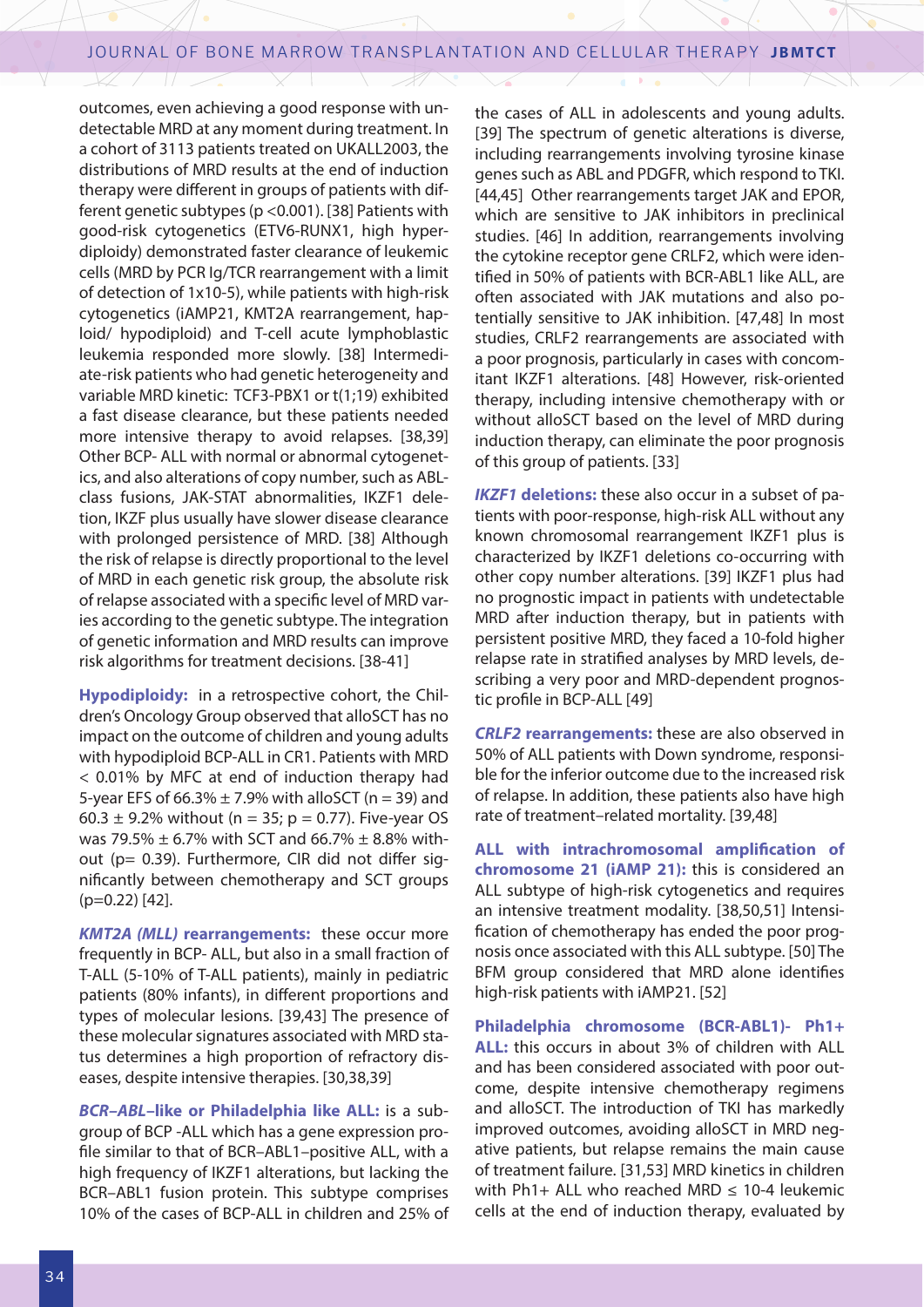RTqPCR (Ig/TCR and BCR-ABL1 fusion transcript with sensitivity of 10-4) [53] or by MFC and Ig/TCR rearrangements31 suggest that early MRD negativity was related to lower risk of relapse and that they could achieve high survival rates without alloSCT. Persistence of MRD in children with Ph1+ ALL at later time points of therapy was associated with a higher incidence of disease relapse. [53] Similar results were observed in adult Ph1+ ALL patients. [32] The incidence of Ph1+ALL is 20-30% of adult patients with ALL. Achieving a deeper molecular response (RTqP-CR for BCR-ABL1 transcripts with a limit of detection of 10-4 to 10-5) with intensive chemotherapy plus one TKI has been associated with superior outcomes, despite not undergoing alloSCT in first remission. [54] MRD has also been shown to predict outcomes in patients with Ph1+ ALL in a variety of situations, such as in patients undergoing regimens based on non-intensive induction therapy, including TKI plus corticosteroids, as well as TKI plus chemotherapy, whether or not followed by consolidation with allo-SCT, according to age, molecular response, clinical eligibility and donor availability. [55,61] .In these series, the complete molecular remission achieved until 1 or 2 cycles of the induction therapy is associated to higher disease free survival (DFS) and lower CIR. [55,61] On the other hand, based on MRD kinetics by the evaluation of BCR-ABL1 transcript, patients who underwent alloSCT in CR1, after chemotherapy plus dasatinib, showed a significant difference in DFS (p  $= 0.0018$ ) and CIR ( $p = 0.0015$ ) between early stable molecular responders (after 2 cycles of treatment) and poor molecular responders. However, there was no difference between early stable molecular responders and late molecular responders. [62]

The role of alloSCT is controversial with the resulting improvements seen by incorporating TKIs into first-line regimens for Ph1+ ALL. Although the therapy intensification with alloSCT still represents a good curative option, the introduction of novel approaches with ITK and immunotherapeutic agents is likely to improve the outcome of these patients further, and might mean that SCT can be avoided in a proportion of cases. [54,61] Nevertheless in any situation, MRD plays a role in guiding the best treatment choices.

Although several studies have shown the impact of molecular lesions on the ALL prognosis based on retrospective studies, it is difficult to incorporate this information into the MRD data to refine the prognosis in the face of therapeutic intensification. [30] Controlled studies can associate this information and establish treatment algorithms to improve the management of patients with ALL.

#### **T Immunophenotype ALL and MRD response**

T-ALL shows a slower blast clearance compared with BCP-ALL in the context of identical therapy, proving that they are biologically different diseases. The AIEOP-BFM 2000 protocol evaluated the impact of MRD by PCR in 464 T-ALL. This study showed that patients with MRD < 0.01% at the end of induction therapy has the most favorable prognosis, however, patients who became MRD negative by the end of consolidation also had a favorable outcome. [7] In contrast, patients who continued to show a high MRD level ( $\geq$  0.1%) at the end of consolidation phase had a high relapse risk. [7]

MRD is also prognostic in early T-cell precursor ETP-ALL, a more aggressive subset of T-ALL, which accounts for 15% of all T-cell ALL in children and 35% in adult T-cell disease. It is also associated with high MRD levels post-induction therapy and also inferior long-term outcomes. [63,64] The low frequency of this type of leukemia makes it difficult to guide treatment, although there is a consensus on more intensive treatment for this group of patients. [63] Therapy intensification, mainly based on high MRD status, resulted in a comparable outcome for ETP-ALL and non-ET-ALL patients. [65]

Adult T-ALL treatment groups demonstrated that patients who did not achieve molecular remission (MRD > 10-4) after induction therapy have a lower survival rate than patients with MRD-negative  $(< 10-4)$ . [64]

The GMALL group has reported a beneficial effect of alloSCT in patients with early and mature T immunophenotype, who had 10 years of OS of 25% without allo-SCT vs 59% for those who underwent allo-SCT. [66]

Genetic lesions in T–ALL are diverse and complex, but their prognostic impact is not well defined and they are not widely used for risk stratification.39 Mutation of the NOTCH1/FBXW7 was found in at least 60% of adult patients with T-ALL, which has been described as a good-risk group with significantly higher OS and lower CIR rates in patients without PTEN or NK-RAS mutations. However, this result was not reproducible among the treatment groups and there are limitations in the use of these data for treatment decisions. [64]

## **SAMPLES FOR MRD ASSESSMENT**

Bone marrow (BM) samples are preferable used for BCP-ALL instead of peripheral blood (PB) for ALL MRD, regardless of the method used, because the frequencies of BCP-ALL cells in paired PB and BM samples are significantly higher in BM than in PB, ranging from 1 to 3 logs. On the other hand, a strong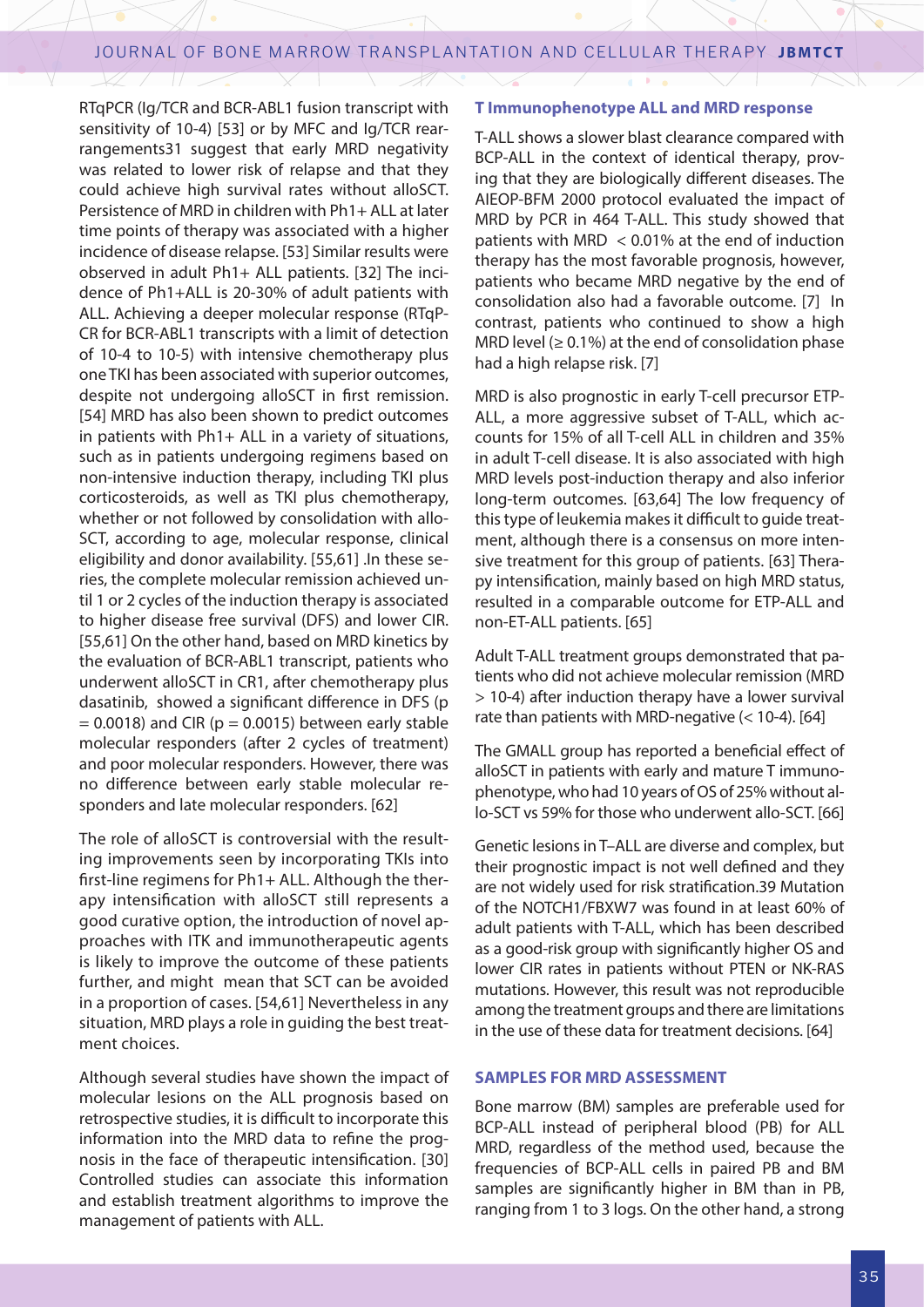correlation can be observed between the frequencies of T-ALL cells in PB and BM, but the differences can occur up to 1 log, in favor of BM samples. [29]

#### **MRD ASSESSMENT REPORT**

To allow a correct interpretation of the MRD results, the MRD report must provide clear information about the MRD result and the MRD technique used, including the limits of detection and quantification achieved by the specific assay used, which are parameters of the sensitivity of the method. [67,68]

#### **CONCLUSION**

Relapse remains the main cause of treatment failure in patients with ALL who have undergone allogeneic SCT. Currently, MRD is the most important prognos-

tic parameter that can guide clinical decisions in this scenario. However, it is essential to have criteria to incorporate MRD results into clinical management Evaluation of each information discussed below and how the treatment used can impact the therapeutic response are crucial. Thus, a more accurate choice of a better treatment option for each ALL-patient can be made.

#### **CONFLICTS OF INTEREST**

Author declare no conflicts of interest

#### **ACKOWLEGEMENTS**

The author thanks Dr Vergilio Antonio Rensi Colturato for revising the text.

#### **REFERENCES**

- 1. Cave H, van der Werff, ten Bosch J, Suciu S, Guidal C,Waterkeyn C, *et al.* Clinical significance of minimal residual disease in childhood acute lymphoblastic leukemia. European Organization for Research and Treatment of Cancer-Childhood Leukemia Cooperative Group. N Engl J Med.1998;339(9):591–8.2.
- 2.Zhou J, Goldwasser MA, Li A, Dahlberg SE, Neuberg D, WangH, *et al.* Quantitative analysis of minimal residual disease predicts relapse in children with B-lineage acute lymphoblastic leukemia in DFCI ALL Consortium Protocol95-01. Blood. 2007;110(5):1607–11.3.
- 3. Borowitz MJ, Devidas M, Hunger SP, Bowman WP, Carroll AJ, Carroll WL, *et al.* Clinical significance of minimal residual disease in childhood acute lymphoblastic leukemia and its relationship to other prognostic factors: a Children'sOncology Group study. Blood. 2008;111(12):5477–85.
- 4. Basso G, Veltroni M, Valsecchi MG, Dworzak MN, Ratei R, Silvestri D, *et al.* Risk of relapse of childhood acute lymphoblastic leukemia is predicted by flow cytometric measurement of residual disease on day 15 bone marrow. J Clin Oncology 2009; 27(31): 5168-74.
- 5. Brüggemann M, Schrauder A, Raff T, Pfeifer H,

Dworzak M, Ottmann OG, *et al.* Standardized MRD quantification in European ALL trials: Proceedings of the Second International Symposium on MRD assessment in Kiel, Germany, 18–20September 2008. Leukemia. 2010;24(3):521–35.

- 6. Conter V, Bartram CR, Valsecchi MG, Schrauder A, Panzer-Grümayer R, Möricke A, *et al.* Molecular response to treatment redefines all prognostic factors in children and adolescents with B-cell precursor acute lymphoblastic leukemia: results in 3184 patients of the AIEOP-BFM ALL 2000 study. Blood 2010; 115(16): 3206-14.
- 7. Schrappe M, Valsecchi MG, Bartram CR, Schrauder A, Panzer-Grümayer R, Möricke A, *et al.* Late MRD response determines relapse risk overall and in subsets of childhood T-cell ALL: results of the AIEOP-BFM-ALL 2000 study. Blood. 2011; 118(8):2077–84.
- 8. Vora A, Goulden N, Wade R, Mitchell C, Hancock J, Hough R, *et al.* Treatment reduction for children and young adults with low-risk acute lymphoblastic leukaemia defined by minimal residual disease (UKALL 2003): a randomised controlled trial. The Lancet Oncology 2013; 14(3): 199-209.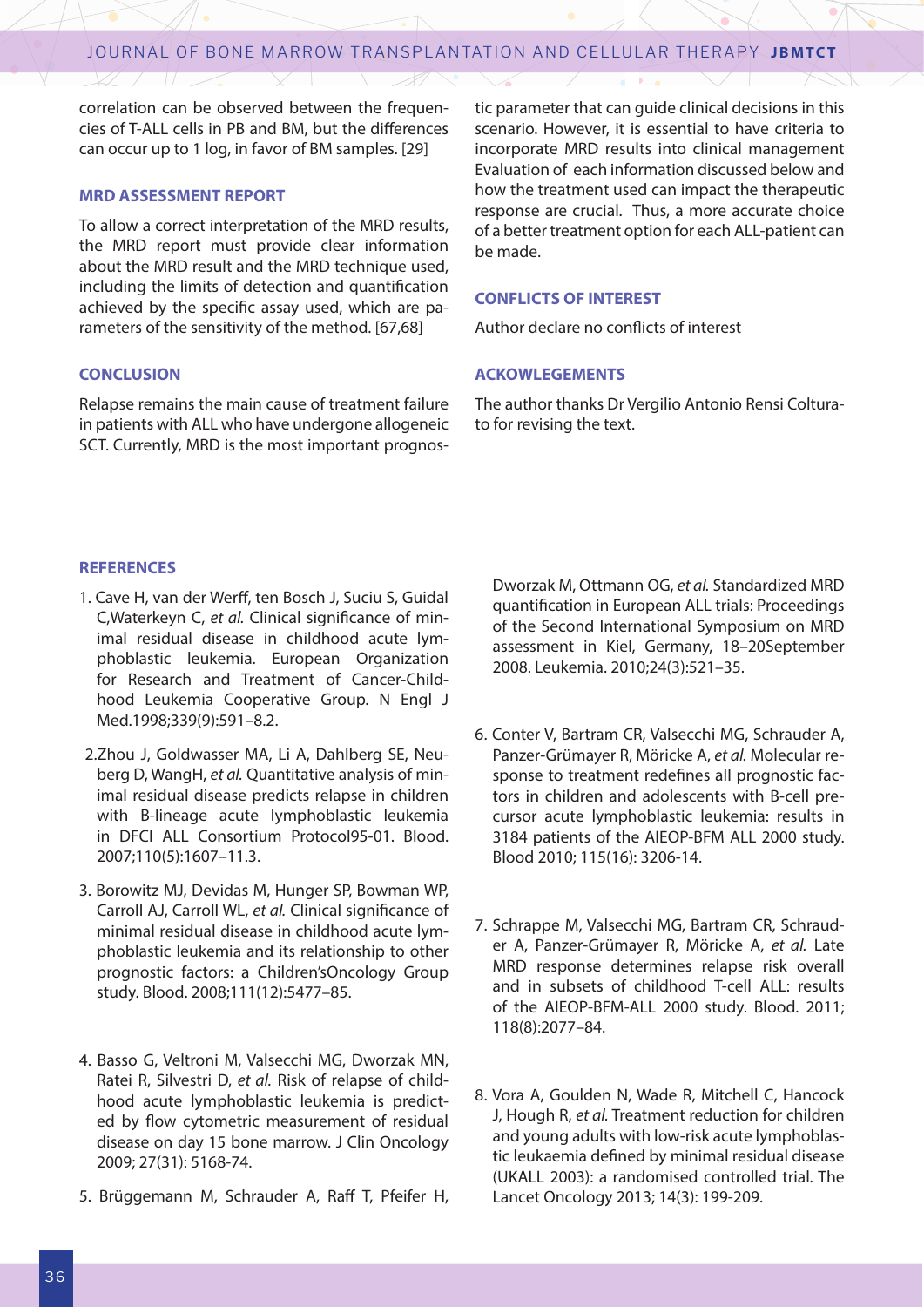- 9. Borowitz MJ, Wood BL, Devidas M, Loh ML, Raetz EA, Salzer WL, *et al.* Prognostic significance of minimal residual disease in high risk B-ALL: a report from Children's Oncology Group study AALL0232. Blood 2015; 126(8): 964-71
- 10. Pui CH, Pei D, Coustan-Smith E, Jeha S, Cheng C, Bowman WP *et al.* Clinical utility of sequential minimal residual disease measurements in the context of risk-based therapy in childhood acute lymphoblastic leukaemia: a prospective study. The Lancet Oncology 2015; 16(4): 465-74.
- 11. Pieters R, de Groot-Kruseman H, Van der Velden V, Fiocco M, van den Berg H, de Bront E *et al.* Successful Therapy Reduction and Intensification for Childhood Acute Lymphoblastic Leukemia Based on Minimal Residual Disease Monitoring: Study ALL10 From the Dutch Childhood Oncology Group. J Clin Oncology 2016; 34(22): 2591-601.
- 12. Gaipa G, Cazzaniga G, Valsecchi MG, Panzer-Grümayer R, Buldini B, Silvestri D*et al.* Time point-dependent concordance of flow cytometry and real-time quantitative polymerase chain reaction for minimal residual disease detection in childhood acute lymphoblastic leukemia.Haematologica. 2012;97(10):1582-1593.
- 13. Bar M, Wood BL, Radich JP, Doney KC, Woolfrey AE, Delaney C,Appelbaum FR, Gooley TA. Impact of Minimal Residual Disease, Detected by Flow Cytometry, on Outcome of Myeloablative Hematopoietic Cell Transplantation for Acute Lymphoblastic Leukemia Leukemia Research and Treatment 2014:1-9 http://dx.doi.org/10.1155/2014/42172
- 14. Eckert C, Hagedorn N, Sramkova L, Mann G, Panzer-Grümayer R, Peters C *et al.* Monitoring minimal residual disease in children with high-risk relapses of acute lymphoblastic leukemia: prognostic relevance of early and late assessment. Leukemia (2015) 29, 1648–1655; doi:10.1038/leu.2015.59
- 15. Bader P, Kreyenberg H, Henze GHR, Eckert C, Reising M, Willasch A *et al.* Prognostic Value of Minimal Residual Disease Quantification Before Allogeneic Stem-Cell Transplantation in Relapsed Childhood Acute Lymphoblastic Leukemia: The ALL-REZ BFM Study Group. J Clin Oncol 2009; 27:377-384.
- 16. Shen Z, Gu X, Mao W, Yin L , Yang L, Zhang Z, *et al.* Influence of pre-transplant minimal residual disease on prognosis after Allo-SCT for patients with acute lymphoblastic leukemia: systematic review and meta-analysis BMC Cancer .2018; 18(755): 2-12 https://doi.org/10.1186/s12885-018-4670-5
- 17. Zhao XS, Liu YR, Zhu HH, *et al.* Monitoring MRD with flow cytometry: an effective method to predict relapse for ALL patients after allogeneic hematopoietic stem cell transplantation. Ann Hematol. 2012;91(2):183-192.
- 18. Bader P, Kreyenberg H, von Stackelberg A, Eckert C, Salzmann-Manrique E, Meisel R *et al.* Monitoring of Minimal Residual Disease After Allogeneic Stem-Cell Transplantation in Relapsed Childhood Acute Lymphoblastic Leukemia Allows for the Identification of Impending Relapse: Results of the ALL-BFM-SCT 2003 Trial. J Clin Oncol 2015 33:1275-1284
- 19. Bader P, Salzmann-Manrique E, Balduzzi A, Dalle JH, Woolfrey AE, Bar M, *et al* More precisely defining risk peri-HCT in pediatric ALL: pre- vs post-MRD measures, serial positivity, and risk modeling. Blood advances 2019; 3(21): 3393-3405
- 20. Wood B, Wu D, Crossley B, Dai Y, Williamson D, Gaward C *et al.* Measurable residual disease detection by high-throughput sequencing improves risk stratification for pediatric B-ALL. Blood 2018; 131(12): 1350-9.
- 21. Lovisa F, Zecca M, Rossi B, Campeggio M, Magrin E,Giarin E, *et al.* Pre‐ and post‐transplant minimal residual disease predicts relapse occurrence in children with acute lymphoblastic leukaemia. British Journal of Haematology, 2018, 180, 680–693. doi: 10.1111/bjh.15086
- 22. Pulsipher MA, Carlson C, Langholz B, Wall DA, Schultz KR, Bunin N *et al.* IgH-V(D)J NGS-MRD measurement pre- and early post-allotransplant defines very low- and very high-risk ALL patients. Blood. 2015;125(22):3501-3508
- 23. Wang XY, Fan QZ, Xu LP, Wang Y, Zhang XH, Chen H *et al.* The quantification od MRD pre and post-unmanipulated haploidentical allograft by multiparametric flow cytometry in pediatric Acute Lymphoblastic Leukemia. Cytometry B 2020; 98: 75-87
- 24. Terwey TH, Hemmati PG, Nagy M, Pfeifer H, Göbuget N, Brüggemann M *et al.* Comparison of chimerism and minimal residual disease monitoring for relapse prediction after allogeneic stem cell transplantation for adult acute lymphoblastic leukemia. Biol Blood Marrow Transplant. 2014;20(10):1522-1529.
- 25. Nishiwaki S, Imai K, Mizuta S, Kanamori H, Ohashi K, Fukuda T, et al. Impact of MRD and TKI on allogeneic hematopoietic cell transplantation for Ph+ALL: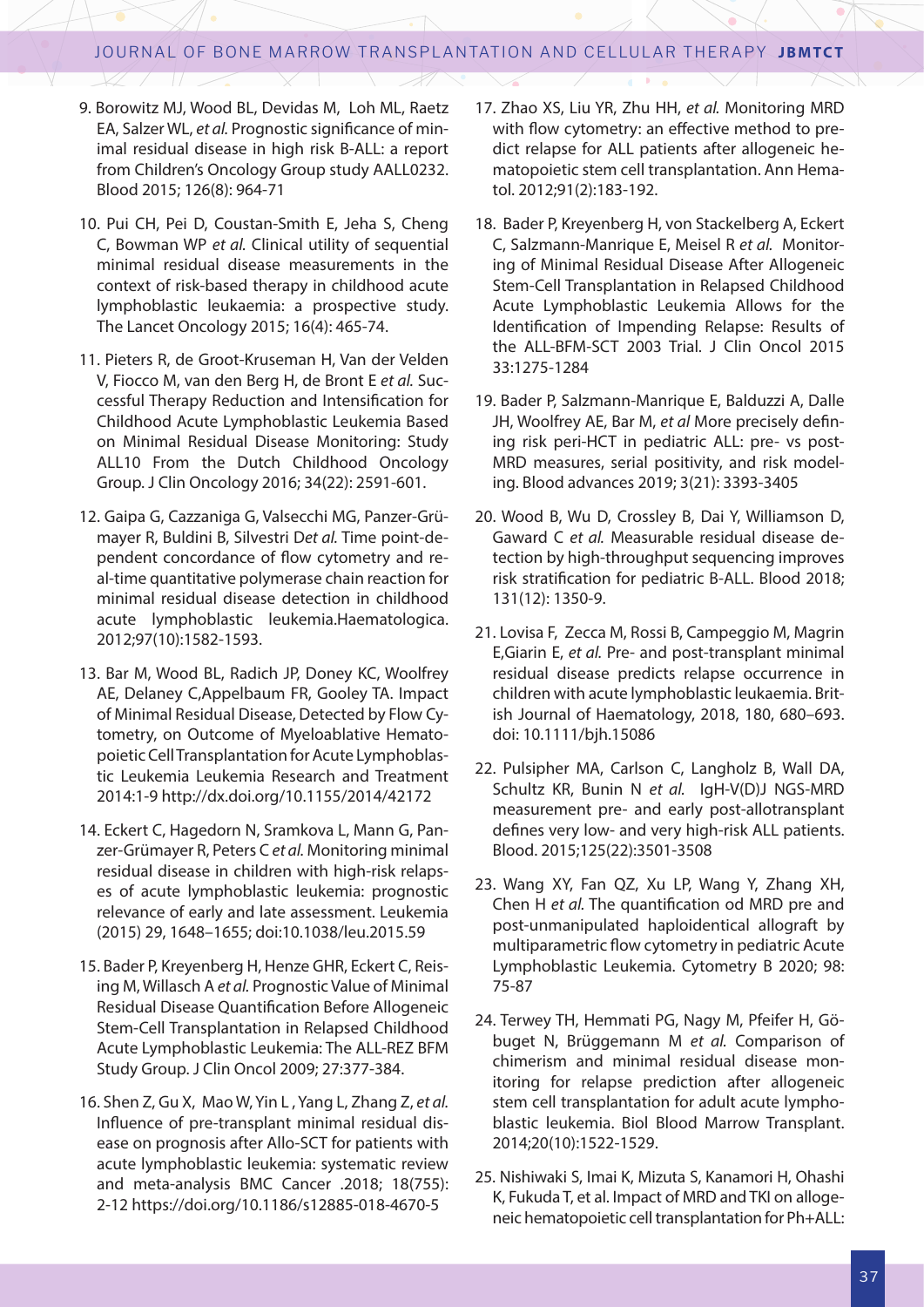a study from the adult ALL WG of the JSHCT. Bone Marrow Transplant. 2016; 51(1):43-50.

- 26. Kotrova M, Muzikova K, Mejstrikova E, Novakova M, Bakardjjeva-Mihaylova V, Fiser K *et al.* The predictive strength of next-generation sequencing MRD detection for relapse compared with current methods in childhood ALL. Blood. 2015;126(8):1045-1047.
- 27. Theunissen P, Mejstrikova E, Sedek L, van der Sluijs-Gelling AJ, Gaipa G, Bartels M, *et al.* Standardized flow cytometry for highly sensitive MRD measurements in B-cell acute lymphoblastic leucemia. Blood. 2017;129(3):347-357
- 28. Brüggemann M, Kotrova M. Minimal residual disease in adult ALL: technical aspects and implications for correct clinical interpretation. Blood advances. 2017;1(25):2456-2466 DOI 10.1182/ bloodadvances.2017009845.
- 29. van Dongen JJM, van der Velden VHJ, Brüggemann M, Orfao A Minimal residual disease diagnostics in acute lymphoblastic leukemia: need for sensitive, fast, and standardized technologies Blood. 2015;125(26):3996-4009
- 30. Short N, Jabbour E, Albitar M, Lima M, Gore L, Jorgensen J, Logan AC, Park J, Ravandi F, Shah B, Radich J, Kantarjian H. Recommendations for the Assessment and Management of Measurable Residual Disease in Adults With Acute Lymphoblastic Leukemia: A Consensus of North American Experts Am J Hematol. 2019; 94(2):257-265. doi: 10.1002/ajh.25338.
- 31. Jeha S, Coustan-Smith E, Pei D, Sandlund JT, Rubnitz JE, Howard SC, Inaba H, Bhojwani D, Metzger ML, Cheng C, Choi JK, Jacobsen J, Shurtleff SA, Raimondi S, Ribeiro RC, PuI CH, Campana D. Impact of tyrosine kinase inhibitors on minimal residual disease and outcome in childhood Philadelphia chromosome-positive acute lymphoblastic leukemia. Cancer.2014;120(10):1514-1519.
- 32. Lee S, Kim DW, Cho BS, Yoon JH, Shin SH, Yahng SA, *et al.* Impact of minimal residual disease kinetics during imatinib-based treatment on transplantation outcome in Philadelphia chromosome-positive acute lymphoblastic leukemia. Leukemia 2012; 26(11): 2367-74.
- 33. Schrappe M . Minimal residual disease: optimal methods, timing, and clinical relevance for an individual patient. Hematology 2012: 1137-142
- 34. Garand R , Beldjord K, Cave H, Fossat C, Arnoux I, Asnafi V, *et al.* A Flow cytometry and IG/TCR quantitative PCR for minimal residual disease quantitation in acute lymphoblastic leukemia: a French multicenter prospective study on behalf of the FRALLE, EORTC and GRAALL. Leukemia 2013; 27: 370–376
- 35. Theunissen PMJ, Sedek L, De Haas V, Szczepanski T,Van Der Sluijs A, Mejstrikova E, *et al.* Detailed immunophenotyping of B-cell precursors in regenerating bone marrow of acute lymphoblastic leukaemia patients: implications for minimal residual disease detection. British Journal of Haematology, 2017; 178: 257–266. doi: 10.1111/bjh.14682
- 36. Cherian S, Miller V, McCullouch V, Dougherty K, Fromm JR, Wood BL. A Novel Flow Cytometric Assay for Detection of Residual Disease in Patients with B-Lymphoblastic Leukemia/Lymphoma Post Anti-CD19 Therapy. Cytometry B 2018;94(1):112- 120 doi: 10.1002/cyto.b.21482.
- 37. Pui CH, Pei D, Raimondi SC, Coustan-Smith E, Jeha S, Cheng C, *et al.* Clinical Impact of Minimal Residual Disease in Children with Different Subtypes of Acute Lymphoblastic Leukemia Treated with Response-Adapted Therapy. Leukemia. 2017; 31(2): 333–339. doi:10.1038/leu.2016.234.
- 38. O'Connor D, Enshaei A, Bartram J, Hancock J, Harrison CJ, Hough R, *et al.* Genotype-Specific Minimal Residual Disease Interpretation Improves Stratification in Pediatric Acute Lymphoblastic Leukemia. J Clin Oncol 2017; 36:34-43.
- 39. Bhojwani D, Yang JJ, Pui CH Biology of Childhood Acute Lymphoblastic Leukemia Pediatr Clin North Am. 2015 ;62(1): 47–60. doi:10.1016/j. pcl.2014.09.004.
- 40. Beldjord K, Chevret S, Asnafi V, Huguet F, Boulland ML, Leguay T *et al.* Oncogenetics and minimal residual disease are independent outcome predictors in adult patients with acute lymphoblastic leukemia. Blood 2014; 123(24): 3739-49.
- 41. Gupta SK, Bakhshi S, Chopra A, Kamal VK. Molecular genetic profile in BCR-ABL1 negative pediatric B-cell acute lymphoblastic leukemia can further refine outcome prediction in addition to that by end-induction minimal residual disease detection. Leukemia & lymphoma 2017: 1-6.
- 42. McNeer JL, Devidas M, Dai Y, Carroll AJ, Heerema NA, Gastier-Foster JM *et al.* Hematopoietic Stem-Cell Transplantation Does Not Improve the Poor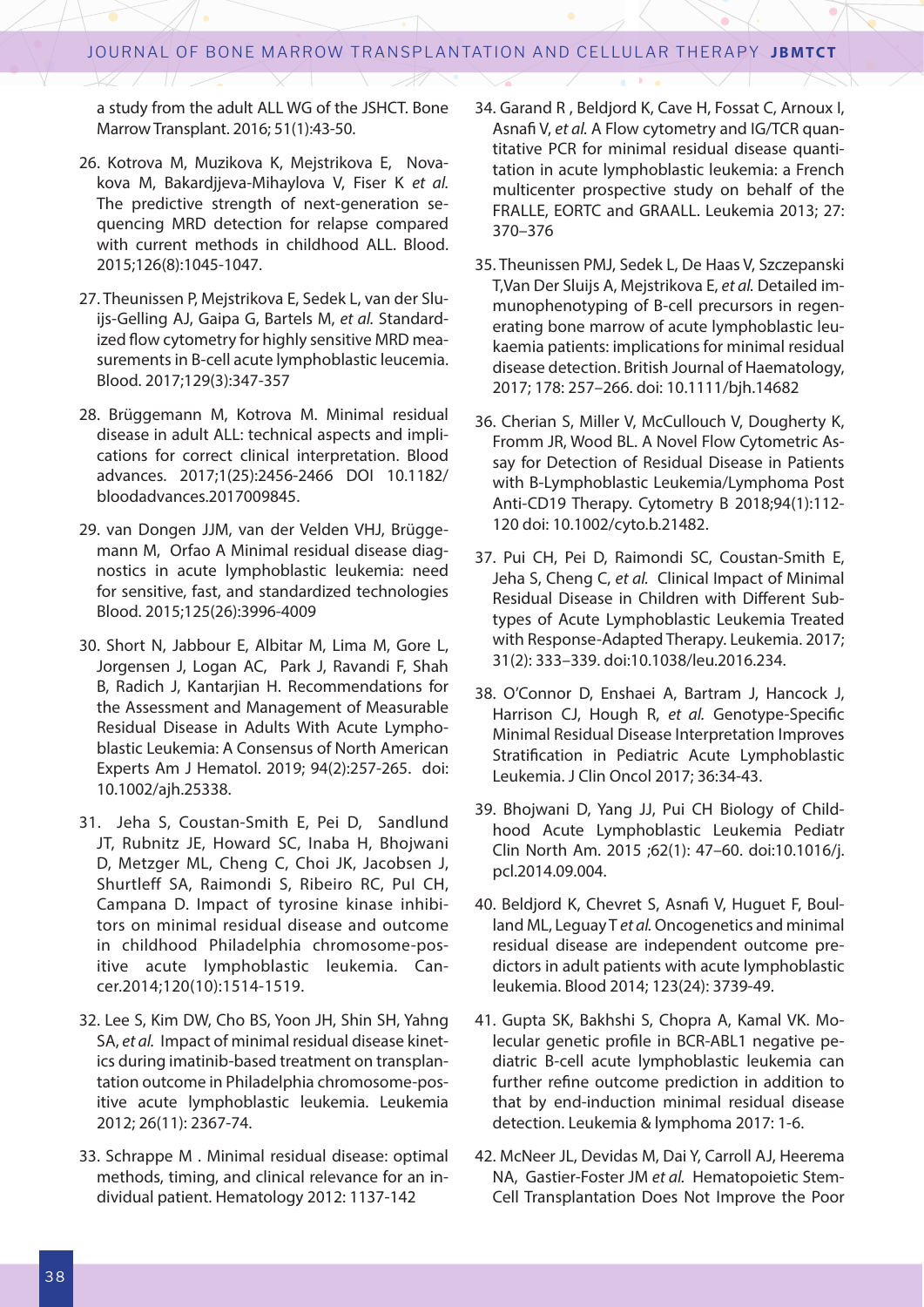Outcome of Children With Hypodiploid Acute Lymphoblastic Leukemia: A Report From Children's Oncology Group. J Clin Oncol 2019 37:780- 789.

- 43. Meyer C, Burmeister T, Gröger D, Tsaur G, Fechina L, Renneville A, *et al.* The MLL recombinome of acute leukemias in 2017. Leukemia 2018; 32: 273–284
- 44. Roberts KG, Li Y, Payne Turner D, Harvey RC, Yang YL, Pei D, *et al.* Targetable kinase activating lesions in Ph-like acute lymphoblastic leukemia of BCR-ABL1-like acute lymphoblastic leukemia. N Engl J Med 2014; 371:1005-15. DOI: 10.1056/NE-JMoa1403088
- 45. Weston BW, Hayden MA, Roberts KG, Bowyer S, Hsu J, Fedoriw G *et al.* Tyrosine kinase inhibitor therapy induces remission in a patient with refractory EBF1-PDGFRB-positive acute lymphoblastic leukemia. J Clin Oncol. 2013; 31:e413–e416.
- 46. Roberts KG,Yang WL, Payne-Turner D, Lin W, Files JK, Dickerson K, *et al.* Oncogenic role and therapeutic targeting of ABL-class and JAK-STAT activating kinase alterations in Ph-like ALL Blood advances 2017; 1(20) 1657-1671 2017. DOI 10.1182/ bloodadvances.2017011296.
- 47. Hunger SP, Mullighan CG. Redefining ALL classification: toward detecting high-risk ALL and implementing precision medicine. Blood. 2015 Jun 25; 125(26): 3977–3987. doi: 10.1182/ blood-2015-02-580043
- 48. Roberts KG, Pei D, Campana D, Payne-Turner D, Li Y, Cheng C, *et al*; Outcomes of Children With BCR-ABL1-Like Acute Lymphoblastic Leukemia Treated With Risk-Directed Therapy Based on the Levels of Minimal Residual Disease. J Clin Oncol. 2014; 32:3012-3020. DOI: 10.1200/JCO.2014.55.4105
- 49. Stanulla M, Dagdan E, Zaliova M, M¨oricke A, Palmi C, Cazzaniga G *et al.*. IKZF1plus Defines a New Minimal Residual Disease–Dependent Very-Poor Prognostic Profile in Pediatric B-Cell Precursor Acute Lymphoblastic Leukemia. J Clin Oncol 2018; 36: 1-10. DOI: https://doi.org/10.1200/ JCO.2017.74.3617
- 50. Moorman AV, Robinson H, Schwab C, Richards SM, Hancock J, D Mitchell C, *et al*: Risk-directed treatment intensification significantly reduces the risk of relapse among children and adolescents with acute lymphoblastic leukemia and intrachromosomal amplification of chromosome 21: A

comparison of the MRC ALL97/99 and UKALL2003 trials. J Clin Oncol 2013; 31:3389-3396.

- 51. Heerema NA, Carroll AJ, Devidas M, Loh ML, Borowitz MJ, Gastier-Foster JM, *et al.* Intrachromosomal amplification of chromosome 21 is associated with inferior outcomes in children with acute lymphoblastic leukemia treated in contemporary standard-risk Children's Oncology Group studies: A report from the Children's Oncology Group. J Clin Oncol 2013;31:3397-3402
- 52. Attarbaschi A, Panzer-Grumayer R, Mann G, Möricke A, König M, Mecklenbräueker A, *et al*: Minimal residual disease-based treatment is adequate for relapse-prone childhood acute lymphoblastic leukemia with an intrachromosomal amplification of chromosome 21: The experience of the ALL-BFM 2000 trial. Klin Padiatr . 2014; 226:338-343
- 53. Cazzaniga G, Lorenzo P, Alten J, Röttgers S, Hancock J, Saha V, *et al.*. Predictive value of minimal residual disease in Philadelphia-chromosome-positive acute lymphoblastic leukemia treated with imatinib in the European intergroup study of post-induction treatment of Philadelphia-chromosome-positive acute lymphoblastic leukemia, based on immunoglobulin/T-cell receptor and BCR/ABL1 methodologies. Haematologica 2018;103(1):107-115
- 54. Short NJ, Jabbour E, Sasaki K, Patel K, O'Brien SM, Cortes JE, *et al.* Impact of complete molecular response on survival in patients with Philadelphia chromosome-positive acute lymphoblastic leukemia. Blood 2016; 128(4): 504-7.
- 55. Ribera JM, Oriol A, González M, Vidriales B, Brunet S, Esteve J, *et al.* Concurrent intensive chemotherapy and imatinib before and after stem cell transplantation in newly diagnosed Philadelphia chromosome-positive acute lymphoblastic leukemia. Final results of the CSTIBES02 trial. Haematologica. 2010;95(1):87-95.DOI: 10.3324/haematol.2009.011221
- 56. Foà R, Vitale A, Vignetti M, Meloni G, Guarini A, Propris MS, *et al.* Dasatinib as first-line treatment for adult patients with Philadelphia chromosome positive acute lymphoblastic leukemia. Blood. 2011;118(25):6521-6528. https://doi.org/10.1182/ blood-2011-05-351403
- 57. Jabbour E, Kantarjian H, Ravandi F, Huang X, Daver N, DiNardo CD, *et al*. Combination of hyper-CVAD with ponatinib as first-line therapy for patients with Philadelphia chromosome-positive acute lympho-